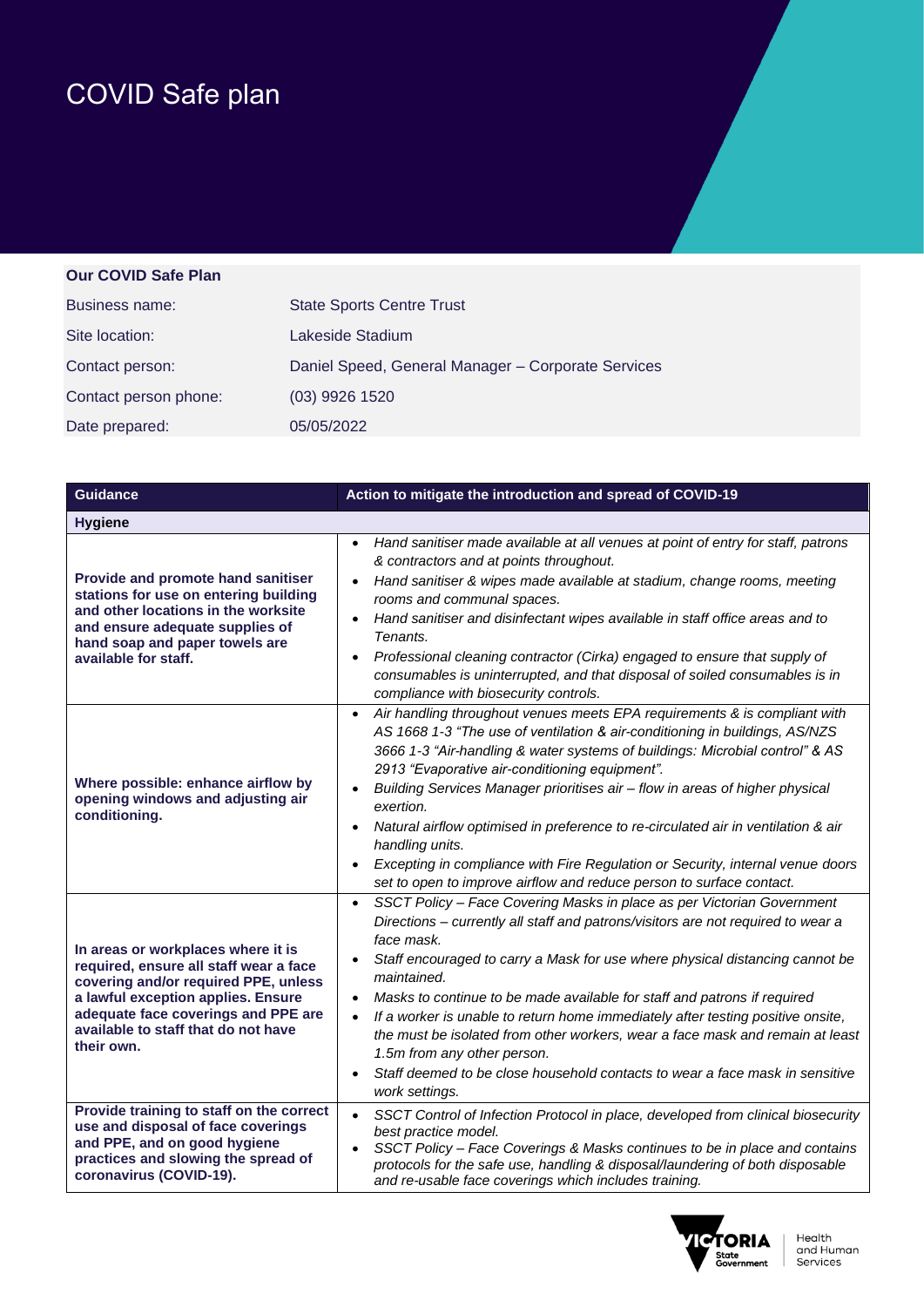| <b>Guidance</b>                                         | Action to mitigate the introduction and spread of COVID-19                                                                                                                                                                                                                                                                                                                                                                                                                                                                                                                                                                                                                                                                                                                                                                                                                                                                                                                                                                                                                                                                                                                                                                       |
|---------------------------------------------------------|----------------------------------------------------------------------------------------------------------------------------------------------------------------------------------------------------------------------------------------------------------------------------------------------------------------------------------------------------------------------------------------------------------------------------------------------------------------------------------------------------------------------------------------------------------------------------------------------------------------------------------------------------------------------------------------------------------------------------------------------------------------------------------------------------------------------------------------------------------------------------------------------------------------------------------------------------------------------------------------------------------------------------------------------------------------------------------------------------------------------------------------------------------------------------------------------------------------------------------|
|                                                         | COVID-19 Online staff induction in place to ensure that all staff are aware of<br>their personal and professional responsibilities in regard to social distancing &<br>workplace hygiene.<br>Signage in place on good hygiene practices.                                                                                                                                                                                                                                                                                                                                                                                                                                                                                                                                                                                                                                                                                                                                                                                                                                                                                                                                                                                         |
| Replace high-touch communal items<br>with alternatives. | High - touch items, such as sporting equipment & balls are subject to controls<br>٠<br>by Sporting Teams & Associations.<br>Tenants responsible for cleaning of Gym Equipment and other high touch<br>areas.<br>The cleaning instructions within the Cleaning Management Plan - Appendix J<br>will be provided to all staff and instructors.<br>System of due diligence in place - review of Risk Assessments from Sporting<br>teams & associations to conform that high – touch communal items are<br>managed with appropriate biosecurity controls (substitution) and disinfectant<br>schedule.<br>SSCT "Device Hygiene" Policy in place and process developed for staff to<br>assess individual workspaces to identify common or communal items that<br>present a risk of surface to person contagion. Management commitment to<br>remove, replace, substitute or control access & develop key cleaning protocols<br>& records for at risk items as part of COVID Management Controls.<br>Cashless interactions only - no cash transactions EFTPOS Payments only<br>including Vending machines, Car Parking etc.<br>Hand sanitiser available in vicinity of high touch public fixtures such as Ticket<br>or Vending Machines. |

| <b>Guidance</b>                                                                                                                                                            | Action to mitigate the introduction and spread of COVID-19                                                                                                                                                                                                                                                                                                                                                                                                                                                                                                                                                                                                                                                                                                                                                                                                                                            |
|----------------------------------------------------------------------------------------------------------------------------------------------------------------------------|-------------------------------------------------------------------------------------------------------------------------------------------------------------------------------------------------------------------------------------------------------------------------------------------------------------------------------------------------------------------------------------------------------------------------------------------------------------------------------------------------------------------------------------------------------------------------------------------------------------------------------------------------------------------------------------------------------------------------------------------------------------------------------------------------------------------------------------------------------------------------------------------------------|
| <b>Cleaning</b>                                                                                                                                                            |                                                                                                                                                                                                                                                                                                                                                                                                                                                                                                                                                                                                                                                                                                                                                                                                                                                                                                       |
| Increase environmental cleaning<br>(including between changes of staff),<br>ensure high touch surfaces are<br>cleaned and disinfected regularly (at<br>least twice daily). | Routine & diligent cleansing operations by cleaning contractor (Cirka).<br>$\bullet$<br>Isolation & thorough clean of any area of suspected contamination.<br>Increased regularity or regular cleansing operations by cleaning contractors in<br>all public areas.<br>Cleaning contractors sufficiently rostered to respond to reports of<br>contamination.<br>Cleaning contractors are trained in thorough cleaning practices, as defined in<br>their Safe Work Method Statements.<br>Cleaning contractors have appropriate PPE&C to protect themselves and<br>others.<br>Cleaning contractors have approved hazmat disposal arrangements in place<br>Cleaning contractors maintain regular cleaning logs.<br>Tenants responsible for own cleaning of Gym equipment.<br>The cleaning instructions within the Cleaning Management Plan - Appendix J<br>will be provided to all staff and instructors. |
| <b>Ensure adequate supplies of cleaning</b><br>products, including detergent and<br>disinfectant.                                                                          | Professional cleaning contractor (Cirka) engaged to ensure that supply of<br>consumables is uninterrupted and that disposal of soiled consumables is in<br>compliance with biosecurity controls.<br>Cleaning products used by cleaning contractor conform with DoH approved<br>products for the disinfection of COVID-19 contaminated surfaces.                                                                                                                                                                                                                                                                                                                                                                                                                                                                                                                                                       |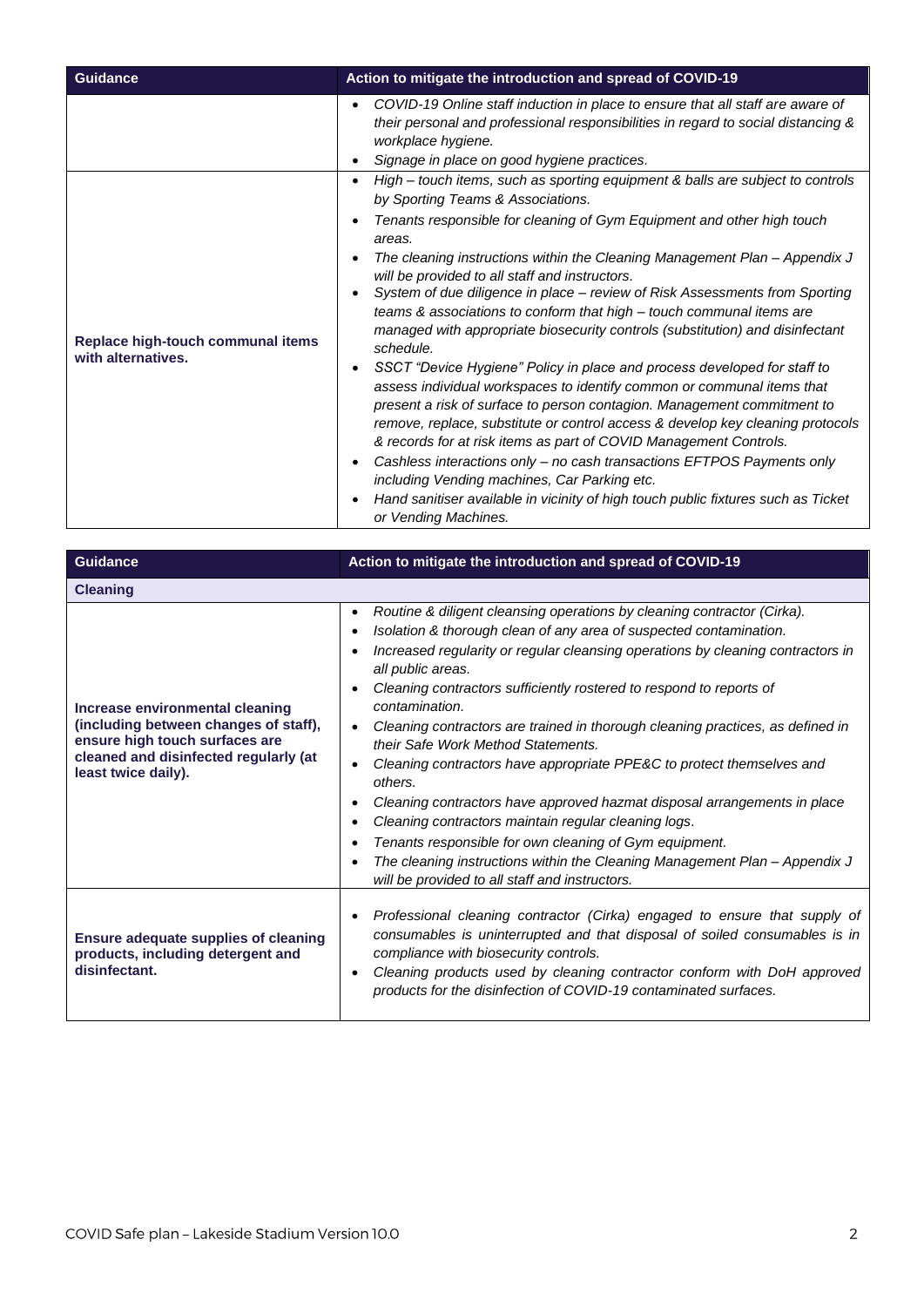| <b>Guidance</b>                                                                                                                                                                                                                    | Action to mitigate the introduction and spread of COVID-19                                                                                                                                                                                                                                                                                                                                                                                                                                                                                                                                                                                                                                                                                                                                                                                                                                                                                                                                                                                                                                                                                          |
|------------------------------------------------------------------------------------------------------------------------------------------------------------------------------------------------------------------------------------|-----------------------------------------------------------------------------------------------------------------------------------------------------------------------------------------------------------------------------------------------------------------------------------------------------------------------------------------------------------------------------------------------------------------------------------------------------------------------------------------------------------------------------------------------------------------------------------------------------------------------------------------------------------------------------------------------------------------------------------------------------------------------------------------------------------------------------------------------------------------------------------------------------------------------------------------------------------------------------------------------------------------------------------------------------------------------------------------------------------------------------------------------------|
| Physical distancing and limiting workplace attendance                                                                                                                                                                              |                                                                                                                                                                                                                                                                                                                                                                                                                                                                                                                                                                                                                                                                                                                                                                                                                                                                                                                                                                                                                                                                                                                                                     |
| Ensure that all staff that can work<br>from home, do work from home.                                                                                                                                                               | As per Victorian Government requirements only fully vaccinated workers may<br>return to the work premises with no density quotients or restrictions in place.<br>SSCT will retain vaccination information re relevant staff.<br>Fully vaccinated office staff to return to office as directed by Management or<br>on a case by case basis.<br>Office workstations designed to maintain 1.5m physical distancing.<br>$\bullet$<br>Employees reminded of 1.5m physical distancing rule continues to apply<br>where possible.<br>Tenants responsible for own COVIDSafe Plans for workplace.<br>$\bullet$                                                                                                                                                                                                                                                                                                                                                                                                                                                                                                                                               |
| Establish a system that ensures staff<br>members are not working across<br>multiple settings/work sites.                                                                                                                           | Under current Government directions employees are able to work across<br>$\bullet$<br>multiple sites.<br>All workers have access to RAT kits and advised to test up to 3 times weekly.<br>$\bullet$<br>All workers must allow for 1.5m physical distancing between workers and to<br>staff encouraged to wear a face mask where physical distancing is not<br>possible.<br>SSCT Contractors required to upload individual COVIDSafe Plans onto Rapid<br>$\bullet$<br>Global Induction system.                                                                                                                                                                                                                                                                                                                                                                                                                                                                                                                                                                                                                                                       |
| Establish a system to screen<br>employees and visitors before<br>accessing the workplace. Employers<br>cannot require employees to work<br>when unwell.                                                                            | Current Government direction is for organisations not screen visitors/patrons.<br>$\bullet$<br>Specific directives issued across multiple policy, procedure & work instruction<br>for staff not to attend workplace if unwell or have contracted COVID-19.<br>Policy in place for employees attending the workplace to be provided with<br>Rapid Antigen Test kits. Policy includes:<br>Employees directed to undertake up to 3 test weekly<br>$\circ$<br>Employees to report positive result to immediate Manager/Supervisor<br>$\circ$<br>and self-isolate for 7 days<br>Employees deemed to be household contacts to undertake 5 RATs<br>$\circ$<br>during the 7 day period and wear a face mask in sensitive settings<br>whilst in the workplace.<br>Requirements specific to Mandatory vaccination:<br><b>Staff</b><br>All relevant staff are required to upload proof of vaccination to People<br>$\circ$<br>Support using the Dayforce system to be eligible to work shifts.<br>Vaccination status is set up a required skill. Correspondence provided<br>to all staff. People Support collect, hold and retain all relevant<br>information. |
| Configure communal work areas so<br>that there is no more than one worker<br>per four square meters of enclosed<br>workspace, and employees are<br>spaced at least 1.5m apart. Also<br>consider installing screens or<br>barriers. | 1.5m physical distancing throughout venues continues to be encouraged,<br>however no density quotients or limits in place.<br>Sporting Coaches & Teams responsible for the management of individual<br>$\bullet$<br>participant social distancing whilst in venue. SSCT responsible for the<br>management of casual booking participants.<br>COVID In-Design Group formed to identify, develop & facilitate workplace re-<br>design and the progressive installation of COVID - Management Infrastructure<br>& fittings throughout all SSCT Venues.                                                                                                                                                                                                                                                                                                                                                                                                                                                                                                                                                                                                 |
| Use floor markings to provide<br>minimum physical distancing guides<br>between workstations or areas that<br>are likely to create a congregation of<br>staff.                                                                      | Floor markings in place throughout public areas of venues to assist with<br>maintaining physical distancing measures.<br>All staff & Venue Responders onsite to actively monitor and enforce social<br>$\bullet$<br>distancing measures.<br>Staff encouraged to take breaks external to venues, where practicable, to<br>$\bullet$<br>minimise interactions in enclosed spaces.                                                                                                                                                                                                                                                                                                                                                                                                                                                                                                                                                                                                                                                                                                                                                                     |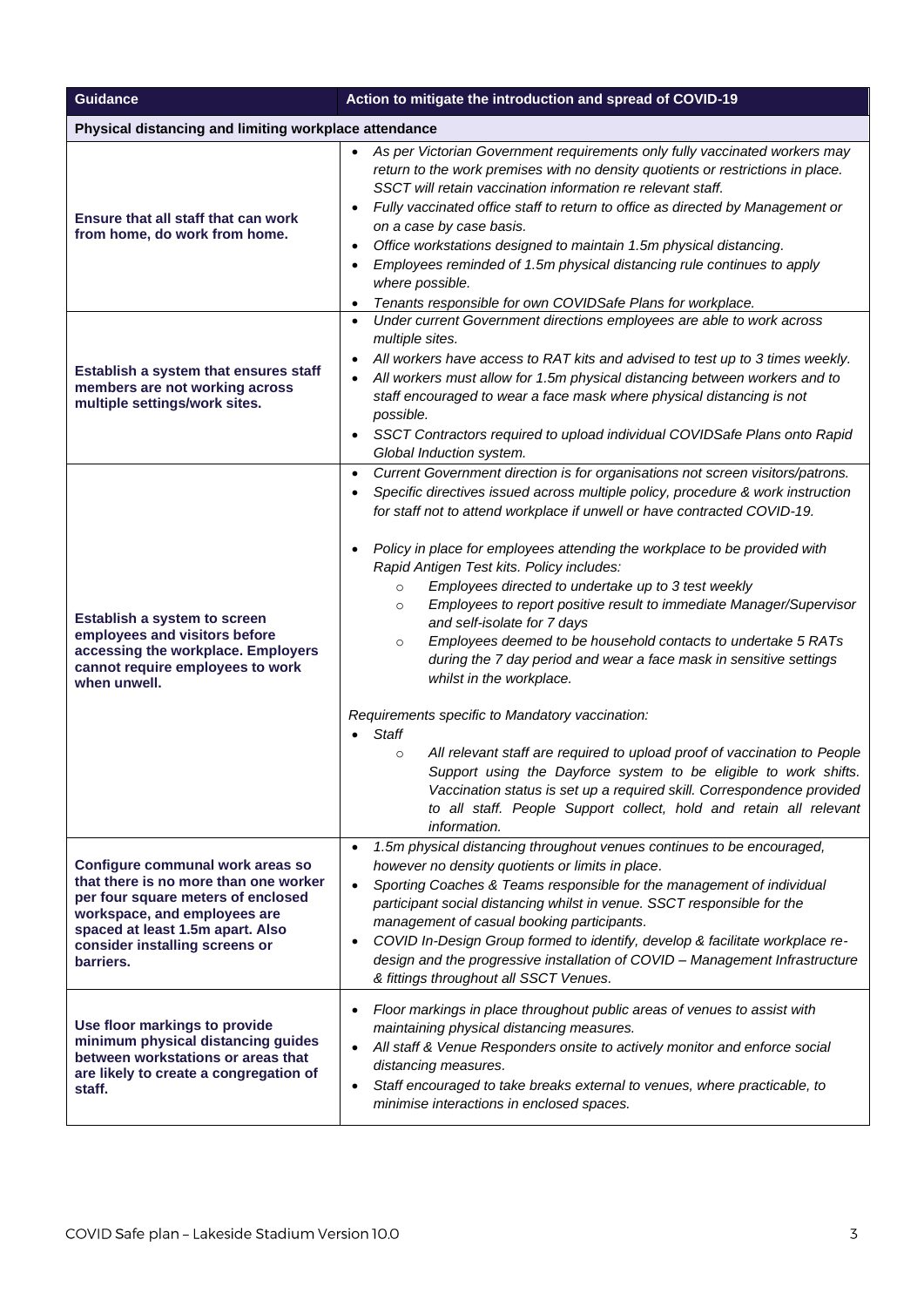| <b>Guidance</b>                                                                                                                                                                                                    | Action to mitigate the introduction and spread of COVID-19                                                                                                                                                                                                                                                                                                                                                                                                                                                                         |
|--------------------------------------------------------------------------------------------------------------------------------------------------------------------------------------------------------------------|------------------------------------------------------------------------------------------------------------------------------------------------------------------------------------------------------------------------------------------------------------------------------------------------------------------------------------------------------------------------------------------------------------------------------------------------------------------------------------------------------------------------------------|
| Modify the alignment of workstations<br>so that employees do not face one<br>another.                                                                                                                              | PPE&C and cleaning equipment in place and instruction given to workers to<br>$\bullet$<br>safely maintain workplace hygiene at workstations.<br>COVID In-Design Group formed to identify, develop & facilitate workplace re-<br>$\bullet$<br>design and the progressive installation of COVID - Management Infrastructure<br>& fittings throughout all SSCT Venues.                                                                                                                                                                |
| Minimise the build-up of employees<br>waiting to enter and exit the<br>workplace.                                                                                                                                  | Rostered shifts in place.                                                                                                                                                                                                                                                                                                                                                                                                                                                                                                          |
| Provide training to staff on physical<br>distancing expectations while working<br>and socialising (e.g. during<br>lunchbreaks).                                                                                    | COVID-19 Online staff induction in place to ensure that all staff are aware of<br>$\bullet$<br>their personal and professional responsibilities in regard to social distancing &<br>workplace hygiene.<br>New Staff inductions contains training on COVID-19.<br>Key staff have completed Australian Government Department of Health,<br>$\bullet$<br>COVID-19 Infection Control training online module.<br>Staff encouraged to take breaks external to venues, where practicable, to<br>minimise interactions in enclosed spaces. |
| Review delivery protocols to limit<br>contact between delivery drivers and<br>staff.                                                                                                                               | Designated loading / unloading areas defined for delivery.<br>Delivery drivers only granted access to venue if necessary.                                                                                                                                                                                                                                                                                                                                                                                                          |
| Review and update work rosters and<br>timetables where possible to ensure<br>temporal as well as physical<br>distancing.                                                                                           | Rostered shifts in place.                                                                                                                                                                                                                                                                                                                                                                                                                                                                                                          |
| Where relevant, ensure clear and<br>visible signage in areas that are open<br>to the general public that specifies<br>maximum occupancy of that space, as<br>determined by the 'four square metre'<br><u>rule.</u> | Signage emplaced throughout venue with clear directive to follow in terms of<br>social distancing, workplace hygiene and health reporting.<br>All Staff responsible for reporting any breach in posted venue requirements.<br>$\bullet$<br>Density Quotients currently do not apply.                                                                                                                                                                                                                                               |

| <b>Guidance</b>                                                                                                                                                                                            | Action to ensure effective record keeping                                                                                                                                                                                                                                                                                                                                                                                                                                                                                                                                                                                                                                                                                                                                                                                |
|------------------------------------------------------------------------------------------------------------------------------------------------------------------------------------------------------------|--------------------------------------------------------------------------------------------------------------------------------------------------------------------------------------------------------------------------------------------------------------------------------------------------------------------------------------------------------------------------------------------------------------------------------------------------------------------------------------------------------------------------------------------------------------------------------------------------------------------------------------------------------------------------------------------------------------------------------------------------------------------------------------------------------------------------|
| <b>Record keeping</b>                                                                                                                                                                                      |                                                                                                                                                                                                                                                                                                                                                                                                                                                                                                                                                                                                                                                                                                                                                                                                                          |
| Establish a process to record the<br>attendance of customers, clients,<br>visitors and workplace inspectors,<br>delivery drivers. This information will<br>assist employers to identify close<br>contacts. | Contact details recorded for all staff, contactors, tenants, patrons and other<br>visitors to venue are maintained via Rapid Induct.<br>COVID positive staff to notify close contacts (including work colleagues).<br>Information provided to other workers that an infectious team member has<br>attended the workplace.<br>Tenants responsible for procedures in relation to managing COVID-19.<br>Department of Health reporting procedure emplace in the event of 5 or more<br>confirmed cases in the workplace within a 7 day period.                                                                                                                                                                                                                                                                               |
| Provide guidance to staff on the<br>effective use of the workplace OHS<br>reporting system (where available).                                                                                              | Formal SSCT Incident reporting policy in place<br>$\bullet$<br>Formal SSCT Health Monitoring & reporting policy in place<br>٠<br>Specific COVID-19 Health reporting process in Control of Infection Team<br>protocol<br>SSCT Prevention & Control of Communicable Diseases in the Workplace<br>policy in place with reporting requirements<br>Under current Health Directions Testing and reporting requirements are:<br>Workers who are symptomatic are required to undertake a Rapid<br>$\circ$<br>Antigen Test (RAT) or a PCR test if they cannot access a RAT and<br>self-quarantine until they receive a negative result.<br>Workers who test positive must advise SSCT immediately and notify<br>$\circ$<br>anyone they came into contact with for 15 minutes face to face, or 2<br>hours in the same indoor space |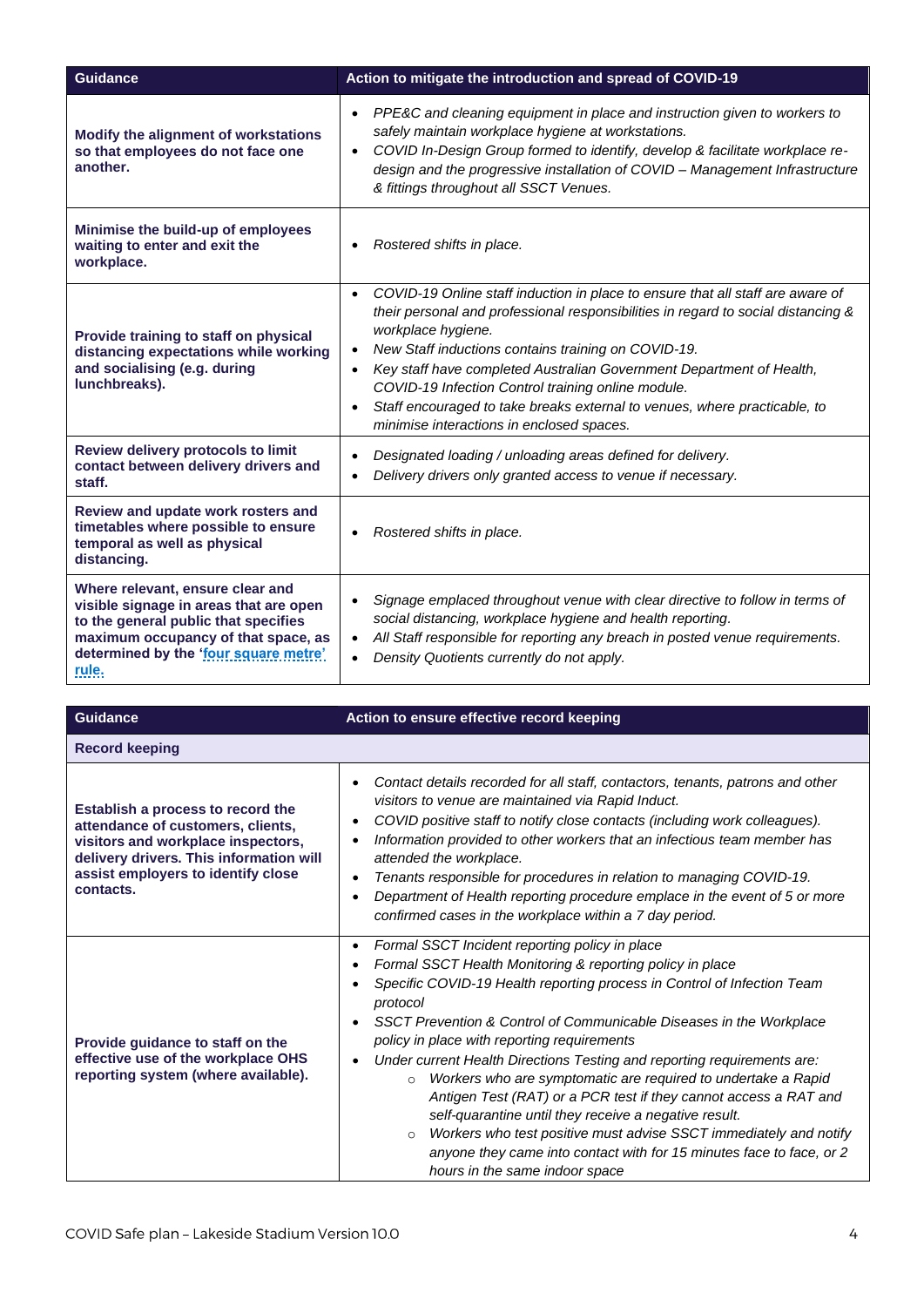| Guidance | Action to ensure effective record keeping                                                                                                                                                                                                                                                                                                                                                                                                                                                                                                                                                                                                                                                                                         |
|----------|-----------------------------------------------------------------------------------------------------------------------------------------------------------------------------------------------------------------------------------------------------------------------------------------------------------------------------------------------------------------------------------------------------------------------------------------------------------------------------------------------------------------------------------------------------------------------------------------------------------------------------------------------------------------------------------------------------------------------------------|
|          | Workers must also notify the Health Department and follow the<br>$\circ$<br>Department's checklist<br>Workers deemed to be household close contacts may attend the<br>$\circ$<br>workplace however are required to undertake 5 Rapid Antigen Test<br>during the 7 day period.<br>If a Worker tests positive on any RAT, they must report to the<br>$\circ$<br>Department of Health and SSCT immediately and isolate for seven<br>days<br>RAT kits being made available to staff and SSCT RAT Policy<br>$\circ$<br>encourages staff to test up to three times a week<br>SSCT to notify Department of Health if there have been 5 or more<br>$\circ$<br>cases within a 7 day period via the COVID-19 outbreak notification<br>form. |

| Guidance                                                                                                                                                     | Action to prepare for your response                                                                                                                                                                                                                                                                                                                                                                                                                                                                                                                                                                                                                       |
|--------------------------------------------------------------------------------------------------------------------------------------------------------------|-----------------------------------------------------------------------------------------------------------------------------------------------------------------------------------------------------------------------------------------------------------------------------------------------------------------------------------------------------------------------------------------------------------------------------------------------------------------------------------------------------------------------------------------------------------------------------------------------------------------------------------------------------------|
| Preparing your response to a suspected or confirmed COVID-19 case                                                                                            |                                                                                                                                                                                                                                                                                                                                                                                                                                                                                                                                                                                                                                                           |
| Prepare or update your business<br>continuity plan to consider the<br>impacts of an outbreak and potential<br>closure of the workplace.                      | Specific Risk Assessments in place to estimate risk potential and business<br>$\bullet$<br>impacts of outbreak and closure of venues<br>Operational planning developed from risk assumptions<br>$\bullet$<br>All documented processes and risk assessments reviewed monthly (or at<br>need) by SSCT Operational Risk Committee / Management Operational Risk<br>Group<br>All documented processes updated to reflect changes to health directives<br>$\bullet$<br>issued under the Victorian Public Health & Wellbeing Act 2008 (Pandemic<br>Orders) and other Statutory Legislation.                                                                     |
| <b>Prepare to assist DH with contact</b><br>tracing and providing staff and visitor<br>records to support contact tracing.                                   | Under current Government directions this is no longer required.<br>$\bullet$                                                                                                                                                                                                                                                                                                                                                                                                                                                                                                                                                                              |
| Prepare to undertake cleaning and<br>disinfection at your business<br>premises. Assess whether the<br>workplace or parts of the workplace<br>must be closed. | SSCT COVID-19 Operational Plan contains specific Cleaning Management<br>$\bullet$<br>processes<br>Formal process in place for thorough cleaning by approved cleaning contractor<br>(Cirka)<br>Cleaning contractor retains professional ISO Accredited Occupational<br>$\bullet$<br>Hygienist services (Bio Safety) (ISO 9001 / ISO 17025 / ISO 14001 compliant)<br>to perform specialised DH / HACCP microbial disinfection<br>Occupational Hygienist retains formal records of services as required in<br>$\bullet$<br>legislation.                                                                                                                      |
| Prepare for how you will manage a<br>suspected or confirmed case in an<br>employee during work hours.                                                        | SSCT Control of Infection Team protocol specifies formal processes for the<br>$\bullet$<br>identification & control of suspected or confirmed cases in employees and<br>other persons during work hours<br>Venue Responders trained in the enactments of Control of Infection Team<br>$\bullet$<br>protocol<br>Control of Infection Team responders have completed Australian Government<br>Department of Health, COVID-19 Infection Control training online module<br>Control of Infection Team Protocol specifies management responsibilities and<br>$\bullet$<br>reporting requirements in the event of a suspected or confirmed case of<br>infection. |
| Prepare to notify workforce and site<br>visitors of a confirmed or suspected<br>case.                                                                        | SSCT Control of Infection Protocol in place - specifies process for<br>$\bullet$<br>communication of confirmed COVID positive case.<br>Under current Government directions onus is on COVID positive staff member<br>$\bullet$<br>to notify close contacts.<br>Control of Infection Team responders have completed Australian Government<br>$\bullet$<br>Department of Health, COVID-19 Infection Control online training module                                                                                                                                                                                                                          |